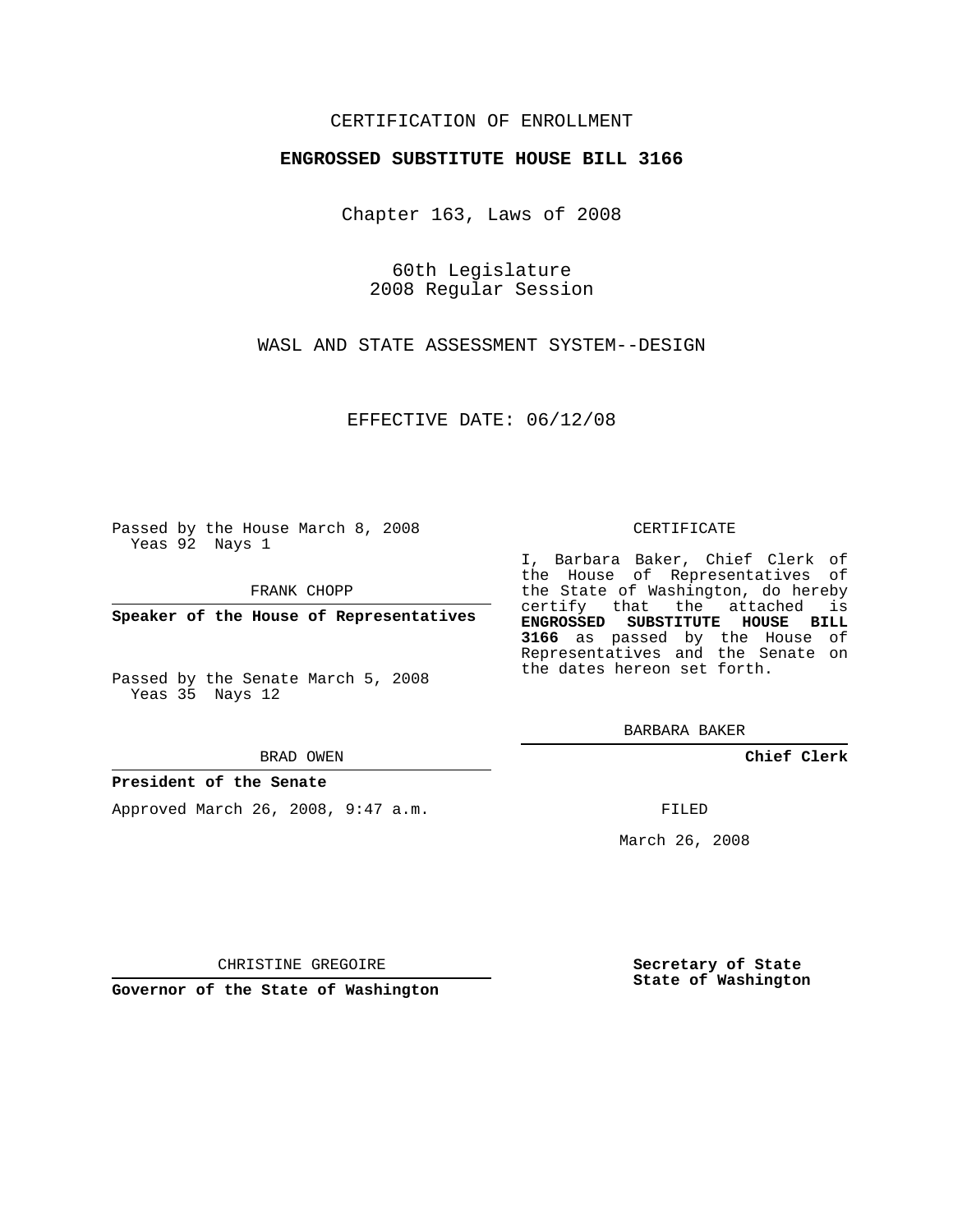# **ENGROSSED SUBSTITUTE HOUSE BILL 3166** \_\_\_\_\_\_\_\_\_\_\_\_\_\_\_\_\_\_\_\_\_\_\_\_\_\_\_\_\_\_\_\_\_\_\_\_\_\_\_\_\_\_\_\_\_

\_\_\_\_\_\_\_\_\_\_\_\_\_\_\_\_\_\_\_\_\_\_\_\_\_\_\_\_\_\_\_\_\_\_\_\_\_\_\_\_\_\_\_\_\_

AS AMENDED BY THE SENATE

Passed Legislature - 2008 Regular Session

**State of Washington 60th Legislature 2008 Regular Session By** House Education (originally sponsored by Representatives Sullivan, Priest, Haler, Santos, and Ormsby)

READ FIRST TIME 02/12/08.

 AN ACT Relating to the design of the state assessment system and the Washington assessment of student learning; amending RCW 28A.655.070; adding a new section to chapter 28A.655 RCW; and creating new sections.

BE IT ENACTED BY THE LEGISLATURE OF THE STATE OF WASHINGTON:

 NEW SECTION. **Sec. 1.** The legislature finds that, according to a recent report from a consultant retained by the state board of education, end-of-course assessments have certain advantages over comprehensive assessments such as the current form of the Washington assessment of student learning, and in most other areas end-of-course assessments are comparable to comprehensive assessments in meeting public policy objectives for a statewide assessment system. The legislature further finds that because the state's assessment contract will be renegotiated before the end of 2008, the 2008 legislature has an opportunity to provide policy direction in the design of the state assessment system and the design of the Washington assessment of student learning.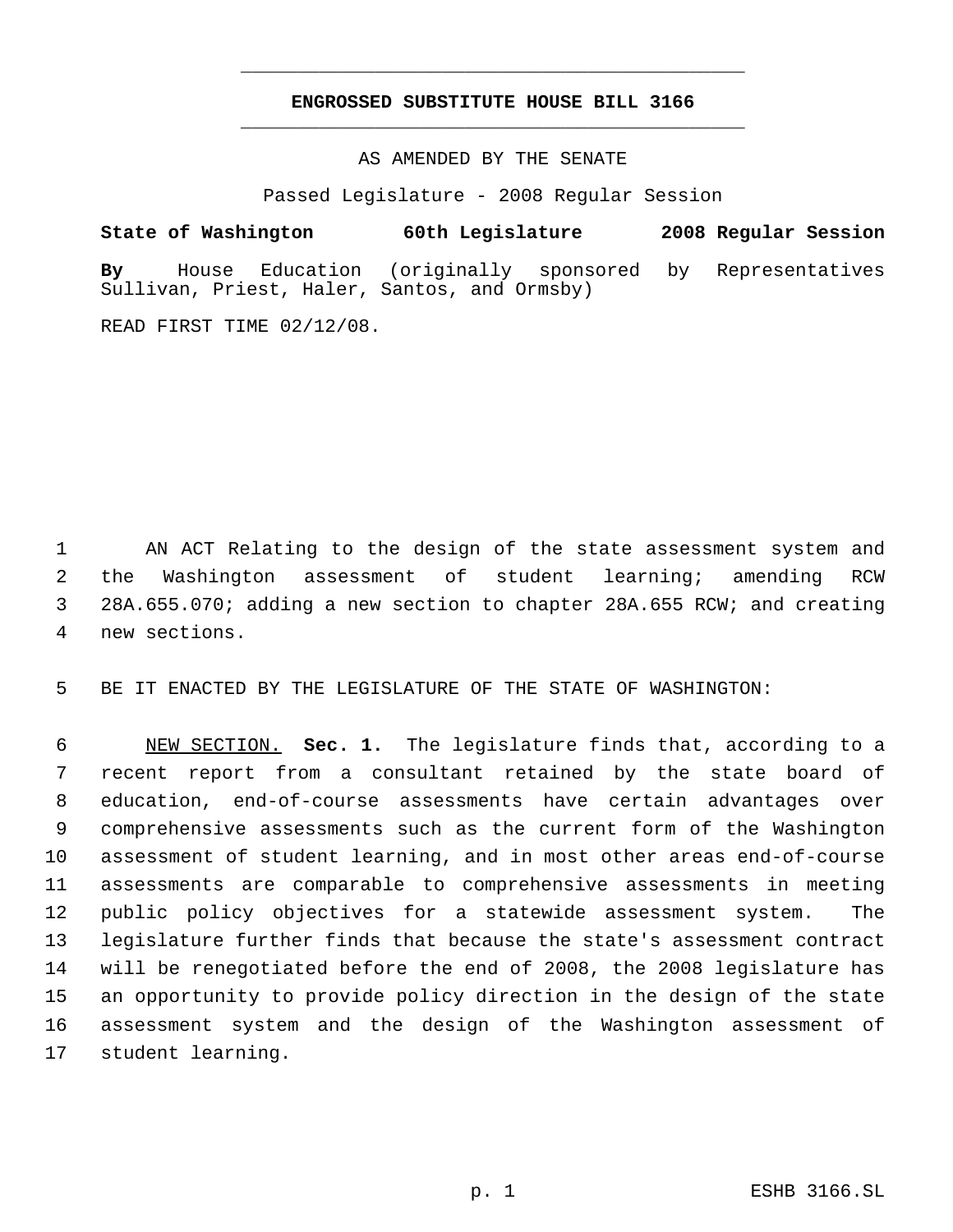**Sec. 2.** RCW 28A.655.070 and 2007 c 354 s 5 are each amended to read as follows:

 (1) The superintendent of public instruction shall develop essential academic learning requirements that identify the knowledge and skills all public school students need to know and be able to do based on the student learning goals in RCW 28A.150.210, develop student assessments, and implement the accountability recommendations and requests regarding assistance, rewards, and recognition of the state board of education.

(2) The superintendent of public instruction shall:

 (a) Periodically revise the essential academic learning requirements, as needed, based on the student learning goals in RCW 28A.150.210. Goals one and two shall be considered primary. To the maximum extent possible, the superintendent shall integrate goal four and the knowledge and skill areas in the other goals in the essential 16 academic learning requirements; and

 (b) Review and prioritize the essential academic learning requirements and identify, with clear and concise descriptions, the grade level content expectations to be assessed on the Washington assessment of student learning and used for state or federal accountability purposes. The review, prioritization, and identification shall result in more focus and targeting with an emphasis on depth over breadth in the number of grade level content expectations assessed at each grade level. Grade level content expectations shall be articulated over the grades as a sequence of expectations and performances that are logical, build with increasing depth after foundational knowledge and skills are acquired, and reflect, where appropriate, the sequential nature of the discipline. The office of the superintendent of public instruction, within seven working days, shall post on its web site any grade level content expectations provided to an assessment vendor for use in constructing the Washington assessment of student learning.

 (3)(a) In consultation with the state board of education, the superintendent of public instruction shall maintain and continue to develop and revise a statewide academic assessment system in the content areas of reading, writing, mathematics, and science for use in the elementary, middle, and high school years designed to determine if each student has mastered the essential academic learning requirements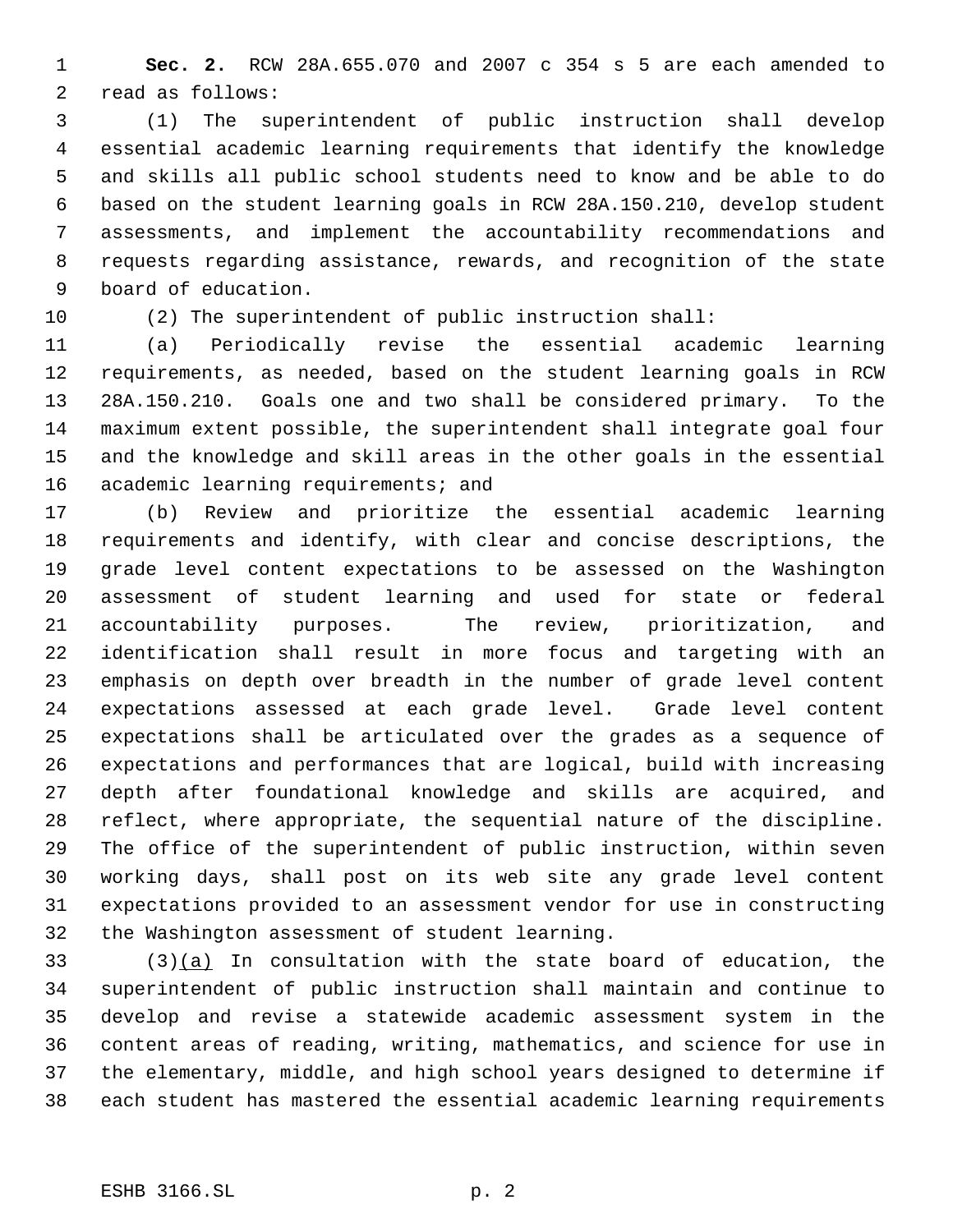identified in subsection (1) of this section. School districts shall administer the assessments under guidelines adopted by the superintendent of public instruction. The academic assessment system may include a variety of assessment methods, including criterion- referenced and performance-based measures.

 (b) Effective with the 2009 administration of the Washington assessment of student learning, the superintendent shall redesign the assessment in the content areas of reading, mathematics, and science in 9 all grades except high school by shortening test administration and reducing the number of short answer and extended response questions.

 (4) If the superintendent proposes any modification to the essential academic learning requirements or the statewide assessments, then the superintendent shall, upon request, provide opportunities for the education committees of the house of representatives and the senate to review the assessments and proposed modifications to the essential academic learning requirements before the modifications are adopted.

 (5) The assessment system shall be designed so that the results under the assessment system are used by educators as tools to evaluate instructional practices, and to initiate appropriate educational support for students who have not mastered the essential academic learning requirements at the appropriate periods in the student's educational development.

 (6) By September 2007, the results for reading and mathematics shall be reported in a format that will allow parents and teachers to determine the academic gain a student has acquired in those content areas from one school year to the next.

 (7) To assist parents and teachers in their efforts to provide educational support to individual students, the superintendent of public instruction shall provide as much individual student performance information as possible within the constraints of the assessment system's item bank. The superintendent shall also provide to school districts:

 (a) Information on classroom-based and other assessments that may provide additional achievement information for individual students; and

 (b) A collection of diagnostic tools that educators may use to evaluate the academic status of individual students. The tools shall be designed to be inexpensive, easily administered, and quickly and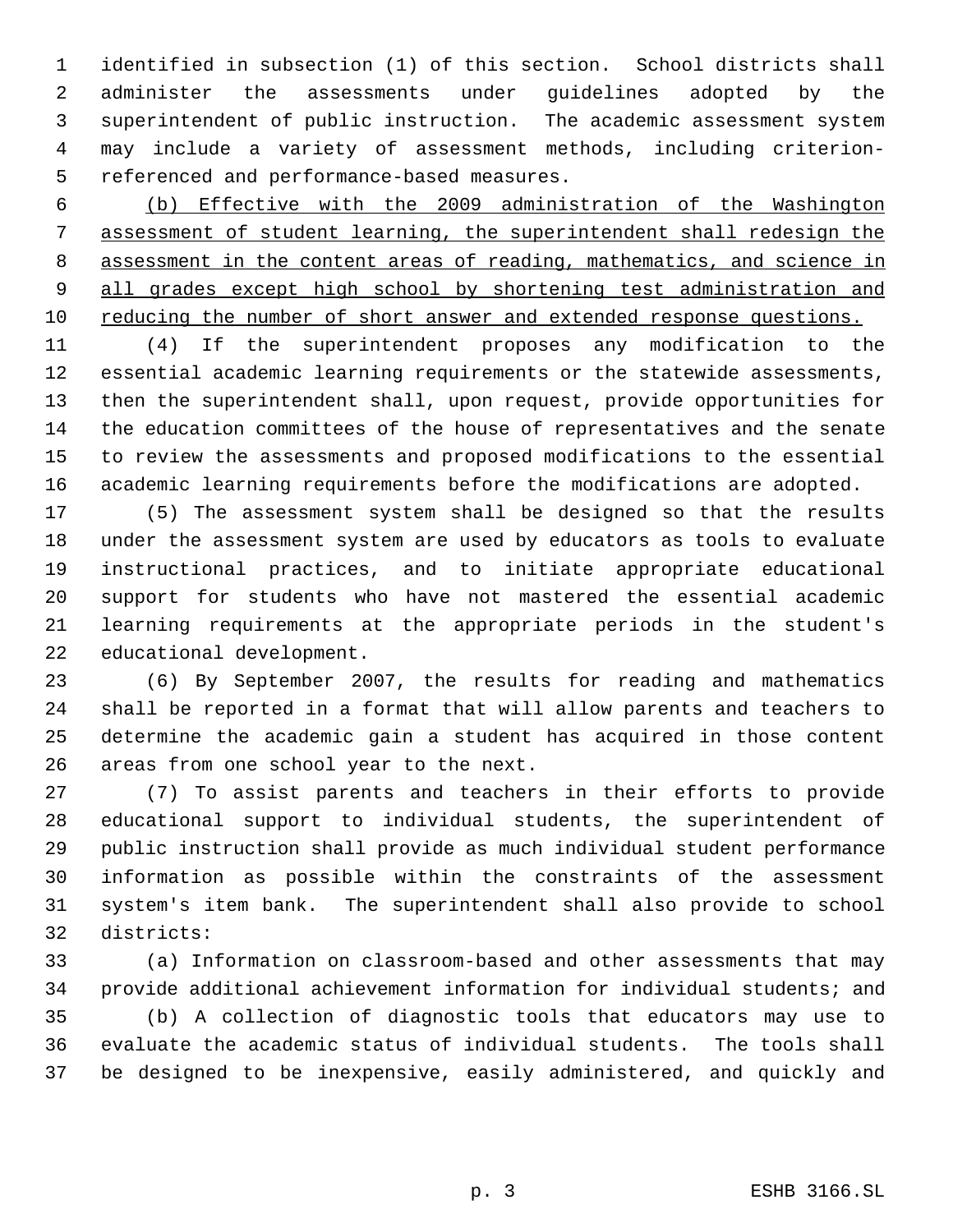easily scored, with results provided in a format that may be easily shared with parents and students.

 (8) To the maximum extent possible, the superintendent shall integrate knowledge and skill areas in development of the assessments. (9) Assessments for goals three and four of RCW 28A.150.210 shall be integrated in the essential academic learning requirements and assessments for goals one and two.

 (10) The superintendent shall develop assessments that are directly related to the essential academic learning requirements, and are not biased toward persons with different learning styles, racial or ethnic backgrounds, or on the basis of gender.

 (11) The superintendent shall consider methods to address the unique needs of special education students when developing the assessments under this section.

 (12) The superintendent shall consider methods to address the unique needs of highly capable students when developing the assessments under this section.

 (13) The superintendent shall post on the superintendent's web site lists of resources and model assessments in social studies, the arts, and health and fitness.

 NEW SECTION. **Sec. 3.** A new section is added to chapter 28A.655 RCW to read as follows:

 (1) In consultation with the state board of education, the superintendent of public instruction shall develop statewide end-of- course assessments for high school mathematics that measure student achievement of the state mathematics standards. The superintendent shall take steps to ensure that the language of the assessments is responsive to a diverse student population. The superintendent shall develop end-of-course assessments in algebra I, geometry, integrated mathematics I, and integrated mathematics II. The superintendent shall make the algebra I and integrated mathematics I end-of-course assessments available to school districts on an optional basis in the 2009-10 school year. The end-of-course assessments in algebra I, geometry, integrated mathematics I, and integrated mathematics II shall be implemented statewide in the 2010-11 school year.

 (2) For the graduating class of 2013 and for purposes of the certificate of academic achievement under RCW 28A.655.061, results from